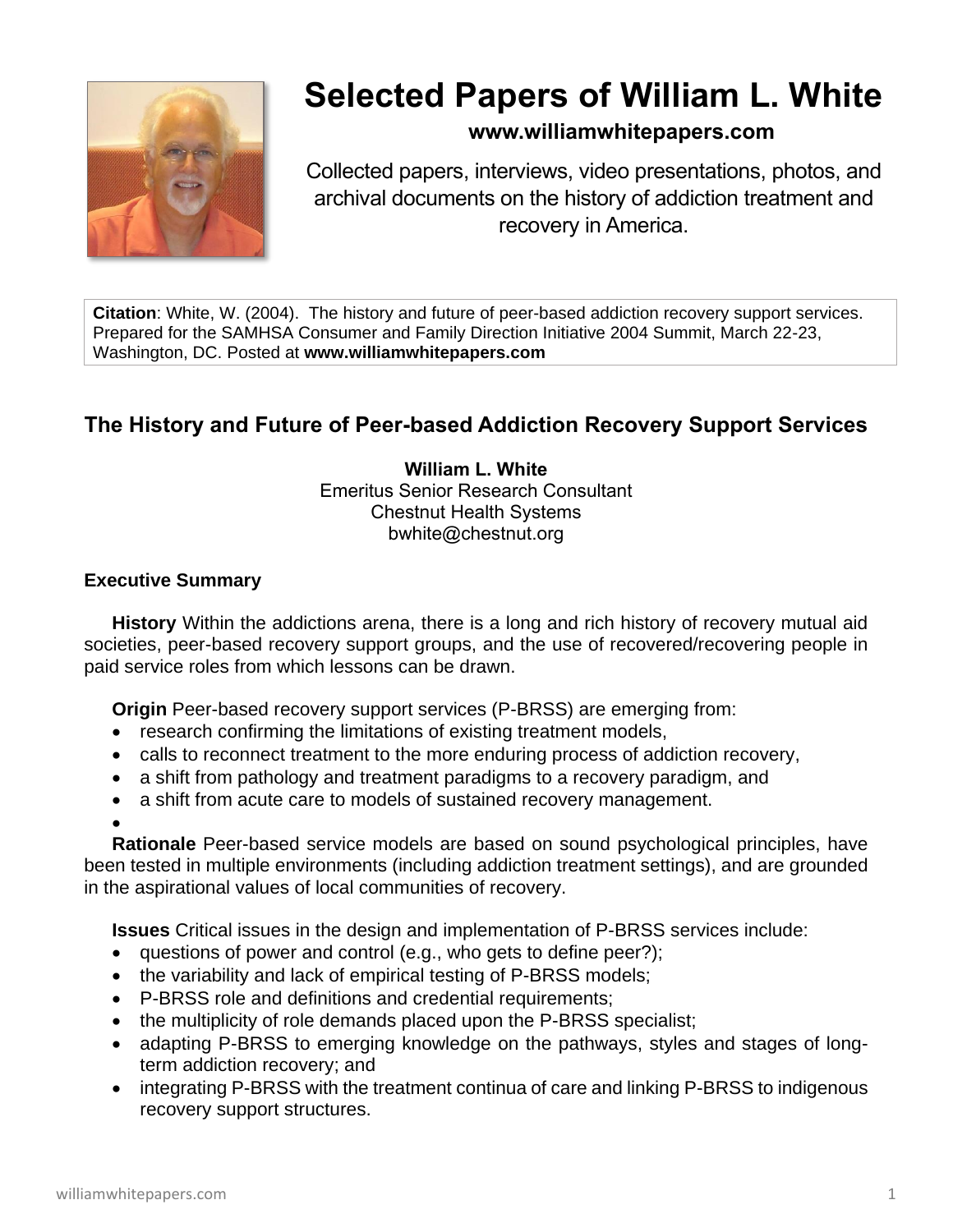**Benefits and Risks** Theorized benefits of P-BRSS will require empirical validation, and care will be needed to avoid unintended harm of P-BRSS to service consumers, service providers, service organizations and local communities of recovery.

**Obstacles** There are conceptual, emotional, technical, administrative and fiscal obstacles that will have to be overcome before P-BRSS services emerge as a widely available resource in American communities.

**Recommendations** Action recommendations include:

- Develop national and state recovery support infrastructures that span inter-related problems (addiction, mental illness AIDS) and serve as a resource for the development of local P-BRSS
- Develop models of successful collaboration between P-BRSS, indigenous mutual aid groups, professionally-directed addiction treatment services, and other health and human services
- Develop ethical and relationship guidelines for the delivery of P-BRSS
- Conduct controlled studies (multi-site randomized clinical trials) that evaluate the longterm effects of P-BRSS on recovery outcomes and the impact of P-BRSS on indigenous recovery support groups and the larger community.

P-BRSS models could be a superficial appendage to the treatment system or an instrument that triggers the broader transformation of that system. P-BRSS services will be a boon if they widen the doorways of entry into recovery and enhance recovery quality and durability. If P-BRSS models inadvertently lead to the commercialization and erosion of the service ethic within communities of recovery and an ever-growing recovery support services industrial complex, this experiment will have failed horribly.

# **The History and Future of Peer-based Addiction Recovery Support Services**

William L. White, MA<sup>1</sup>

## **Introduction**

The intent of this paper is to outline issues and recommendations related to the design, development, and evaluation of peer-based<sup>2</sup> recovery support services (P-BRSS) within the addictions field. Two introductory points are warranted. First, exploring P-BRSS requires use of a recovery-oriented language that has been defined in the text, within footnotes, or defined and discussed in a published recovery glossary (White, 2002a) posted at [www.bhrm.org.](http://www.bhrm.org/) Second, the necessity to tightly condense complex ideas within this paper calls for encouragement of the reader to further explore the cited and recommended resources.

<sup>1</sup> William White, the author of *Slaying the Dragon: The History of Addiction Treatment and Recovery in America,* is a Senior Research Consultant at Chestnut Health Systems and Associate Director of the Behavioral Health Recovery Management project. He has served on the boards of Recovery Communities United, the Alliance for Recovery, and Wellbriety for Prisons, Inc., and provided consultant to numerous recovery advocacy and recovery support organizations. <sup>2</sup> The term 'peer" is used here rather than "consumer." The latter implies support services provided by someone who is or has

been a recipient of professionally-directed treatment services. In the addictions arena, recovery support services may be provided by persons in recovery, or otherwise defined as an ally by those receiving help, who have not been "consumers" of treatment services. Use of the term "peer" rather than "consumer" reinforces that there are multiple pathways to recovery, not all of which involve professionally-directed addiction treatment, and affirms an identity linked to a community of recovering people rather than a treatment institution.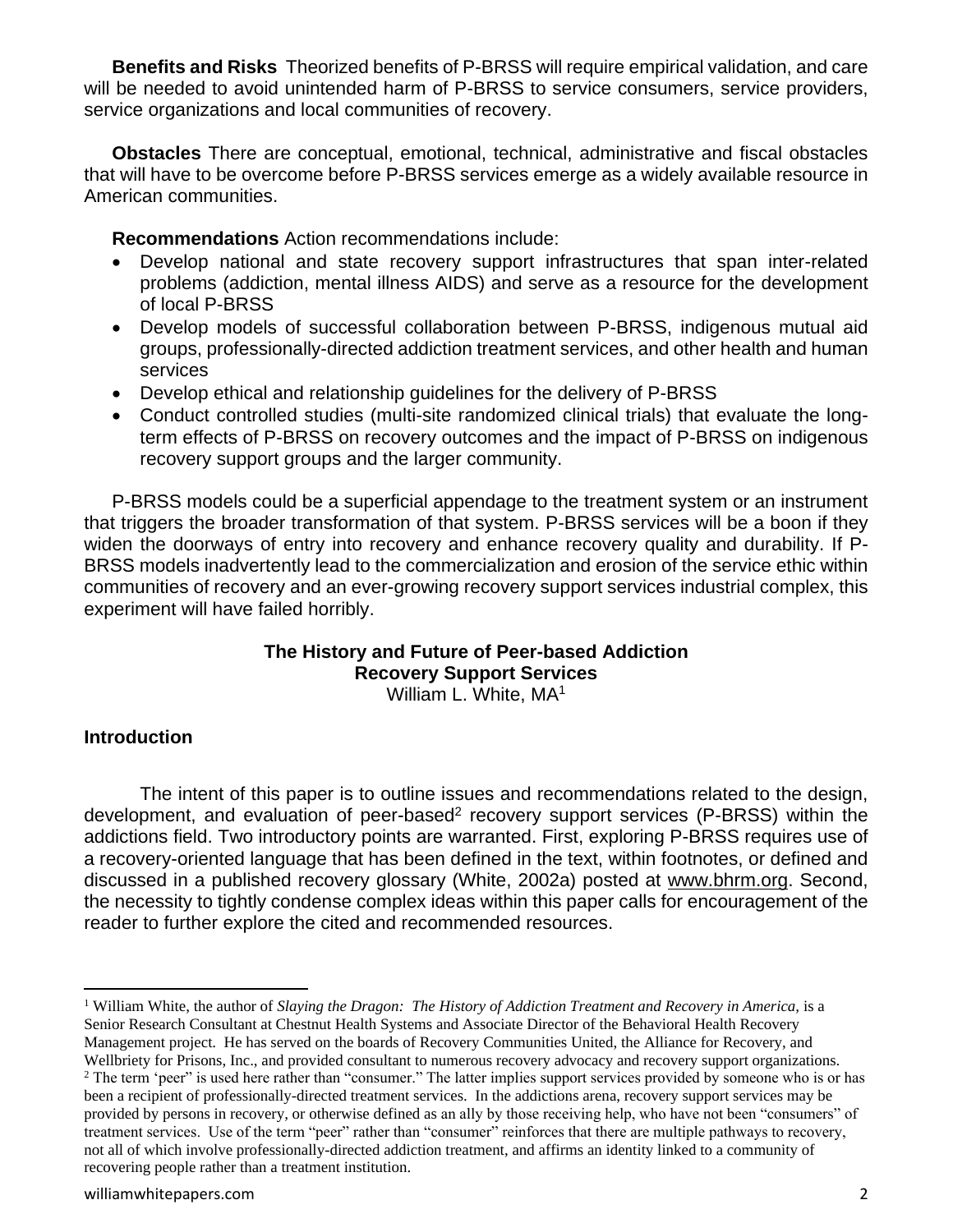### **Background**

History of Addiction Recovery Mutual Aid<sup>3</sup> Societies Addiction recovery mutual aid societies have a rich history spanning 18<sup>th</sup> and 19<sup>th</sup> century Native American "recovery circles" (abstinence-based healing and religious/cultural revitalization movements), the Washingtonians (1840s), fraternal temperance societies (1840s-1870s), ribbon reform clubs (1870s-1890s), Drunkard's Club (1870s), United Order of Ex-Boozers (1914), Alcoholics Anonymous (AA) (1935), Alcoholics Victorious (1948), Narcotics Anonymous (1953) and other Twelve-Step adaptations, adjuncts to AA (Calix Society, JACS), alternatives to AA (e.g., Women for Sobriety, Secular Organization for Sobriety, LifeRing Secular Recovery), the Wellbriety Movement in Indian Country, and faith-based recovery ministries (particularly within African American communities) (White, 1998, 2001a; Coyhis & White, 2002; Sanders, 2002).

History of Peer-based Social Support Linked to Addiction Treatment Peer-based social support linked to addiction treatment institutions span patient clubs developed within inebriate homes and asylums (Ollapod Club, the Godwin Associations) and adduction cure institutes (Keeley Leagues)(1860s-1890s), the Jacoby Club of the Emmanuel Clinic in Boston (1910), AA "wards" (in hospitals) and "farms" (1940s-1950s), halfway houses (1950s) and self-managed recovery homes (e.g., Oxford Houses), treatment program volunteers, California's "social model" programs,<sup>4</sup> treatment center "alumni associations," and new peer-based support models developed by the Center for Substance Abuse Treatment's Recovery Community Support Program grantees (White, 1998, 2001a).

History of Paid Peer Helpers The use of paid peer helpers (people in recovery hired to serve as guides for others seeking recovery) in the addictions arena spans recovered and recovering<sup>5</sup> people working as temperance missionaries (1840s-1890s); aides ("jag bosses") and managers of inebriate homes (1860s-1900); Keeley Institute physicians (1890-1920); "friendly visitors" within the Emmanuel Clinic in Boston (1906); lay alcoholism psychotherapists (1912-1940s); managers of "AA farms" and "AA rest homes" (1940s-1950s); halfway house managers (1950s); "paraprofessional" alcoholism counselors and professional "ex-addicts" (1960s-1970s); credentialed addiction counselors; detox technicians, residential aids, outreach workers, and case managers (1970s-1990s), and, more recently, "recovery coaches," "recovery mentors," and "recovery support specialists" (White, 1998, 2000c). There are states (CT, AZ) that are working to systematically include P-BRSS as part of a reconfigured continuum of addiction treatment services care and at least one state (PA) that is already investigating the credentialing of recovery support specialists.

Geographical Range Addiction recovery mutual aid groups and peer-based support models are an enduring international phenomenon reflected in the international growth of AA and NA and in such recovery mutual aid movements as the Blue Cross (Switzerland, 1877), the Kreuzbund (Germany, 1885), Croix d'Or (France, 1910), Zukunft/Abstinence Union (Austria, 1926), Swedish Links (1945), Vie Libre (France, 1953), Polish Abstainers Club (1960), the Danshukai movement (Japan, 1963) and the Pui Hong Self-Help Association (China,1967) (Humphreys, 2004; White, in press).

Conditions Spawning P-BRSS Historically, addiction-related P-BRSS have been sparked by the:

• inadequacies of professionally-directed interventions (the failure to consistently provide recovery-oriented services characterized by accessibility, affordability, quality and continuity of support)

<sup>&</sup>lt;sup>3</sup> These groups are here referred to as "mutual-aid" groups rather than "self-help" groups as they technically are not self-help, but an admission that efforts at self-help are exhausted, requiring a reliance on resources and relationships that transcend the self (Miller & Kurtz, 1994).

<sup>4</sup> See special issue of *Journal of Substance Abuse Treatment* Volume 15, Number 1, 1998.

<sup>5</sup> See White, 2002a for the distinctions between these two terms.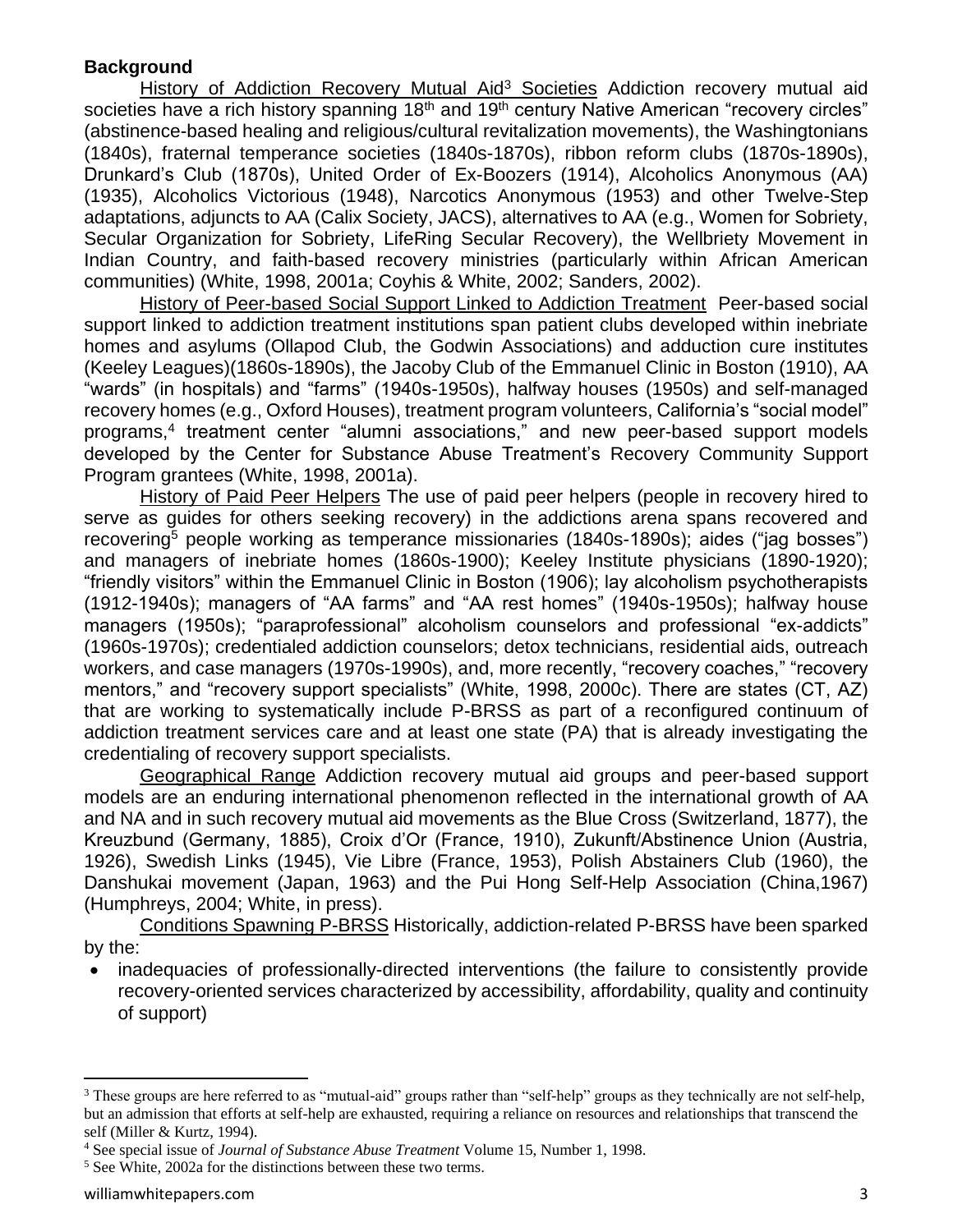- failure to fully legitimize and facilitate multiple (including gender-specific, culturally-nuanced, medication-assisted) pathways of entry into recovery, and the
- belief that treatment has become disconnected from the larger, more enduring and sociallymediated process of addiction recovery (White, 2001b; 2002b; 2003a; 2003b).

As peer-based services seek to link themselves to the existing treatment system, there will be pressure to emulate the treatment system and its professional roles. Great care must be taken to preserve that which is unique and authentic within P-BRSS.

Rationale P-BRSS in the addictions arena are based on the following propositions:

- Helpers derive significant therapeutic benefit from the process of assisting others (the "helper principle") (Reisman, 1965, 1990; recovery slogan: "To get it, you have to give it away.").
- People who have overcome adversity can develop special sensitivities and skills in helping others experiencing the same adversity--a "wounded healer" tradition that has deep historical roots in religious and moral reformation movements and is the foundation of modern mutual aid movements.
- The inadequacy of acute care models of treatment for people with high problem severity and complexity is evident in low engagement rates, high attrition rates during treatment, low aftercare participation, and high re-admission rates.<sup>6</sup>
- Persons with high personal vulnerability (family history, low age of onset of use, traumatic victimization), AOD problem severity and complexity (co-morbidity) and low "recovery capital<sup>"7</sup> do not fare well in acute models of intervention but can achieve recovery when provided sustained support. (P-BRSS constitute an essential element within new models of sustained recovery management) (White, Boyle and Loveland, 2002, 2003).<sup>8</sup>
- Many addicted people benefit from a personal "guide" who facilitates disengagement from the culture of addiction and engagement in a culture of recovery (White, 1996).
- Peer-based recovery support relationships that are natural, reciprocal, and enduring are not mutually exclusive of, but qualitatively superior to, relationships that are hierarchical, commercialized and transient.
- P-BRSS are an attempt to re-link treatment and recovery (Else, 1999; White, 2000b), to move the locus of treatment from the treatment institution into the natural environment of those seeking treatment services (White, 2002a), and to facilitate the shift from toxic drug dependencies to "prodependence on peers" (Nealon-Woods, et al, 1995).

P-BRSS services are congruent with research findings that<sup>9</sup>:

- Addiction recovery begins prior to the cessation of drug use; is marked in its earliest stages by extreme ambivalence; is sustained long after the period of initial stabilization of sobriety; involves different types of age-, gender-, and culture-mediated change processes; and is often marked by predictable stages of change.
- The achievement of stable recovery is determined, in part, by recovery capital that can be enriched through support services.
- Factors that sustain recovery are different than those that initiate recovery.

<sup>9</sup> See White, Boyle, Loveland (2002) for a review and citations.

<sup>&</sup>lt;sup>6</sup> In 1999, 1,346,759 people were admitted to publicly funded treatment, 58% having been in treatment before (23% once, 23% two to four times, and 12% five or more times) (Office of Applied Studies, 2001).

 $<sup>7</sup>$  Recovery capital is the total amount of internal and external resources that an individual, family or community can bring to</sup> bear on the initiation and maintenance of recovery (Granfield & Cloud, 1999.

<sup>&</sup>lt;sup>8</sup> RM models will fundamentally change P-BRSS linked to addiction treatment. The addictions field has a long history of employing former clients in service roles, but RM's shift to prolonged, low intensity recovery supports will mean that addiction treatment agencies, like their mental health counterparts, will be potentially hiring some persons who currently receive services at the agency, making them both service consumers and service providers. The ethical/boundary issues raised by such role duality are numerous and complex. The successful ways such issues are being managed in the mental health field and AIDS service community offer a source of fruitful collaboration.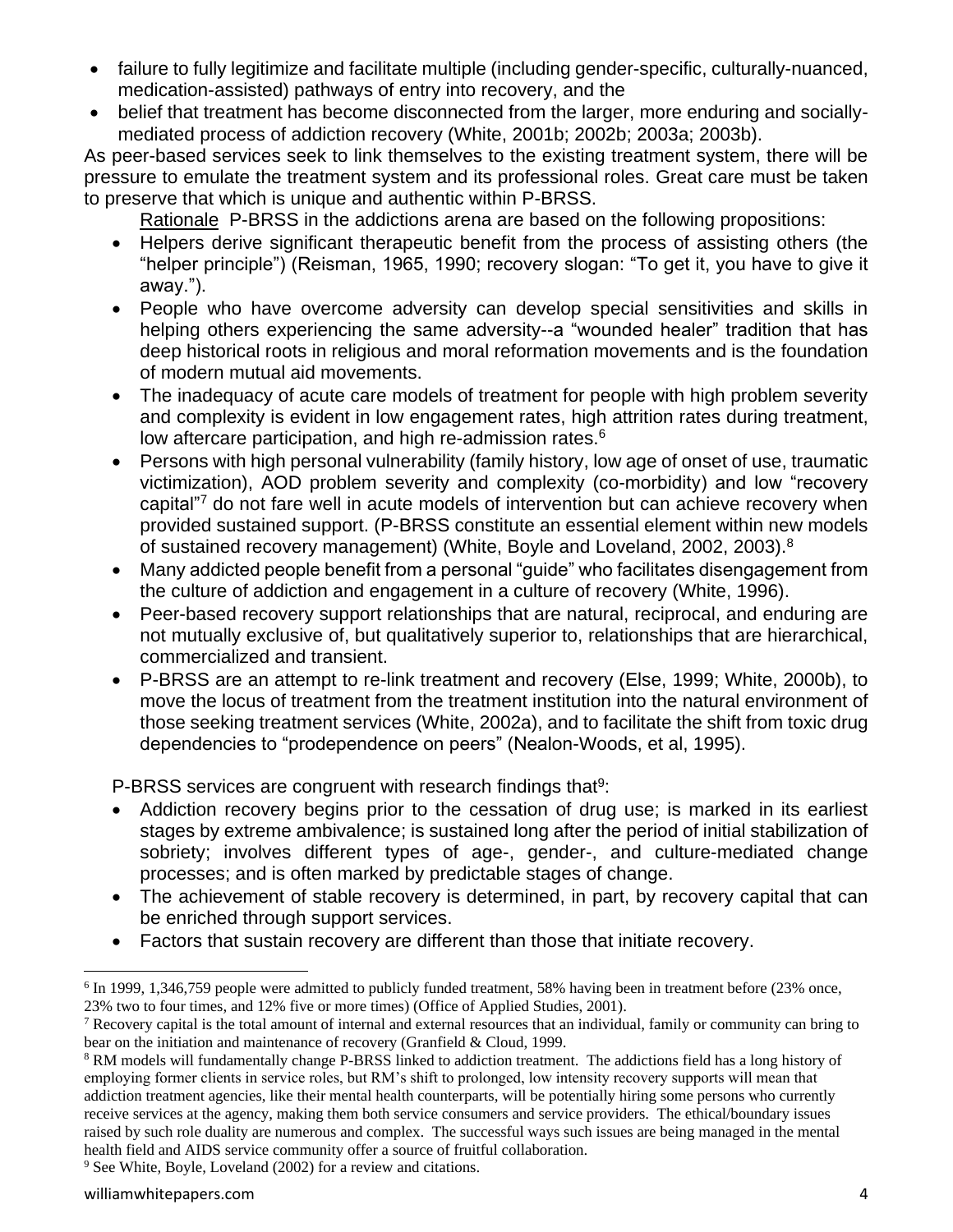- Push factors (pain) and pull factors (hope) both play a role in the recovery process; P-BRSS have a direct effect on the latter.
- The point at which most recoveries become fully stabilized is between four and five years—suggesting the need for a system of sustained monitoring and support.
- Long-term recovery is mediated by processes of social support.

An extensive body of research suggests the potential effectiveness of peer-facilitated models of change (Durlak, 1979; Hattie, et al, 1984; Riessman, 1990), particularly within the arena of addiction recovery (Connett, et al, 1980; Galanter, et al, 1987; Blum and Roman, 1985).

Values Values governing P-BRSS should be extracted from a larger set of values guiding a "recovery-oriented system of care" (For sample, see **<http://www.dmhas.state.ct.us/corevalues.htm>**). Values that have been emphasized within the deliver of P-BRSS within the addictions arena include a focus on potential (strengths, resilience) rather than problems (pathology), empowerment rather than paternalism, a respect for diverse pathways and styles of recovery, a preference for voluntary versus coerced participation, a focus on wellness/wellbriety/global health versus a singular focus on abstinence, involvement (of recovering people in P-BRSS policy development), inclusiveness (reaching out to multiple ethnic/religious/recovery communities), the need to confront stigma at personal and cultural levels, and the need to integrate clinical and advocacy/community development models that focus on the ecology of recovery (enriching recovery capital within families, communities, and nations) as well as the personal dynamics of recovery. Overriding all of these is the primacy of recovery: the quality of P-BRSS to others is contingent upon the quality of one's own recovery.

#### **Key Issues and Discussion**

Definition of "Peer" A most critical issue in the design and delivery of P-BRSS is the question of who defines *peer*. There is growing consensus that it is the right of recipients of P-BRSS services to define *peer*. *Peer* is most often defined in terms of recovery status (knowledge of recovery from the inside—as a recovering person or family member or someone vetted inside the community as having expertise as a recovery guide). It may also include qualities essential to the service alliance (e.g., shared gender, ethnicity, religious orientation, developmental experiences, or accountabilities to the same community).

Peer Credentials Persons providing P-BRSS, rather than being legitimized through traditionally acquired education credentials, tend to be legitimized based on *experiential knowledge* and *experiential expertise* (Borkman, 1976). It is not the experience of having been wounded or having transcended such wounds that constitutes a credential. It is the extraction of lessons from that experience (distinguishing the universal from personally unique aspects of recovery) that can aid others, and a new ethic that transforms that learning into service to others. Experiential knowledge requires wisdom gained about a problem from close up—firsthand versus second-hand knowledge. Experiential expertise requires the ability to use this knowledge to affect sustainable change in self or others. It requires the ability to separate the experience of the helper from that of the person being helped. The dual credentials of experiential knowledge and experiential expertise are granted through the addiction/recovery community "wire"/"grapevine" via storytelling. It is bestowed only on those who offer sustained living proof of their expertise as a recovery guide within the life of the community (White & Sanders, forthcoming).

P-BRSS Model Variations P-BRSS may be delivered within a clinical model (that views the recovery support specialist as a treatment aide) or a community development model (that views the support specialist as an organizer and mobilizer of community recovery resources). P-BRSS services may be delivered within an acute care (AC) model of treatment (crisis intervention, clinical stabilization, and recovery initiation) or within a model of recovery management (RM) models that emphasizes a more sustained continuum of pre-recovery, recovery initiation and recovery maintenance support services. RM models are particularly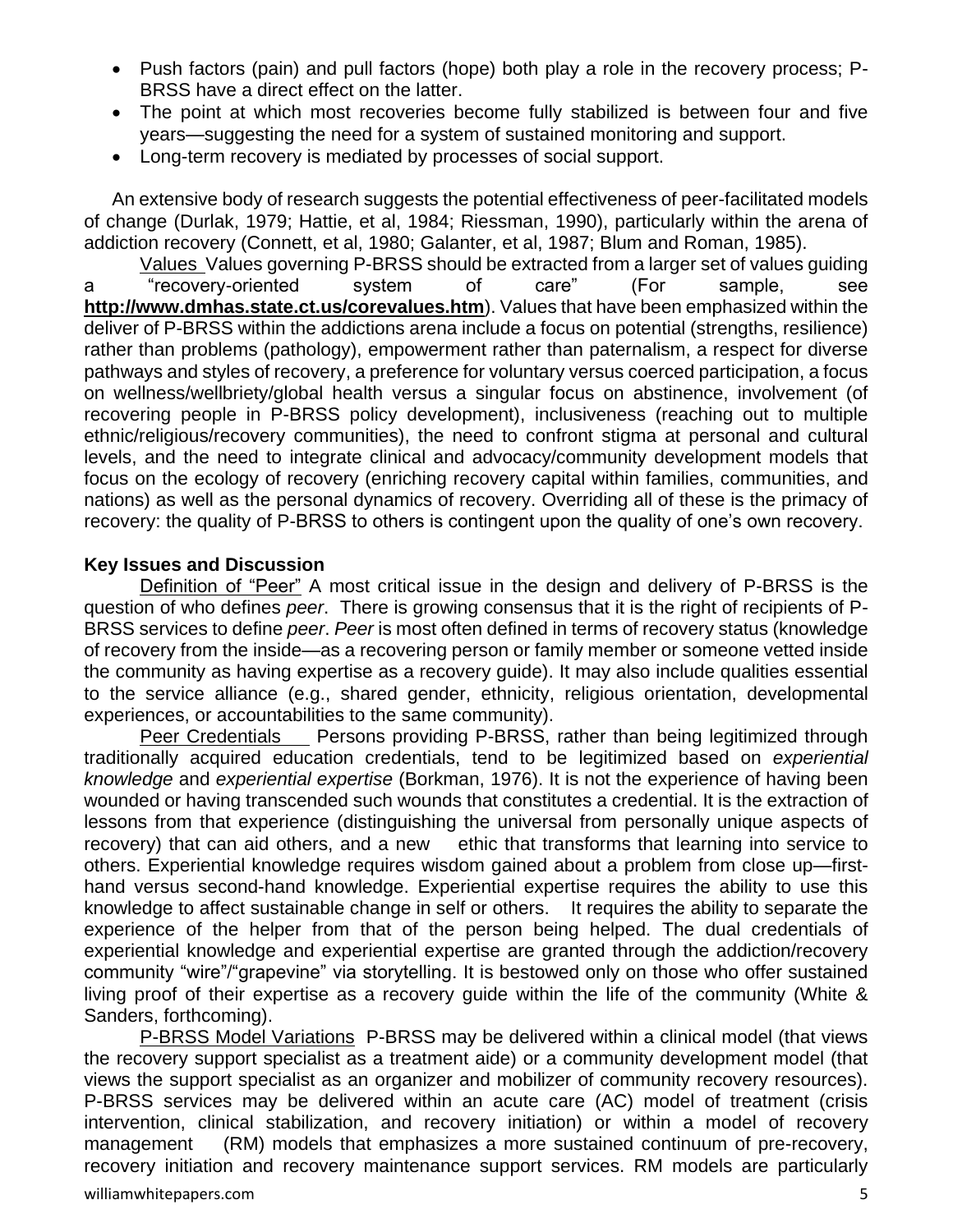distinguished by sustained recovery monitoring (including recovery checkups), stageappropriate recovery education, active linkage to indigenous communities of recovery, and early re-intervention (White, Boyle & Loveland, 2002,2003). P-BRSS services can be based on a pathology model (focus on solving problems) or on a strengths (resistance/resiliency/wholeness) model (focus on building recovery capital within the individual, family and community). P-BRSS services may be delivered as an adjunct to other service roles (e.g. counselor, case manager, or outreach worker) or may be delivered within a specialized paid or volunteer role. P-BRSS services may be delivered within existing treatment institutions, delivered by other local community institutions (church, school, labor union) or delivered by a grassroots recovery advocacy or recovery support organization.

Types of P-BRSS (Service Menu) The range of services provided with the framework of P-BRSS is indicated by the broad range of roles being proposed within "recovery coach" pilot studies. The recovery coach is a:

- motivator and cheerleader (exhibits bold faith in individual/family capacity for change; encourages and celebrates achievement
- ally and confidant (genuinely cares, listens, and can be trusted with confidences)
- truth-teller (provides a consistent source of honest feedback regarding self-destructive patterns of thinking, feeling and acting)
- role model and mentor (offers his/her life as living proof of the transformative power of recovery; provides stage-appropriate recovery education and advice)
- problem solver (identifies and helps resolve personal and environmental obstacles to recovery)
- resource broker (links individuals/families to formal and indigenous sources of sober housing, recovery-conducive employment, health and social services, and recovery support)
- advocate (helps individuals and families navigate the service system assuring service access, service responsiveness and protection of rights)
- community organizer (helps develop and expand available recovery support resources)
- lifestyle consultant (assists individuals/families to develop sobriety-based rituals of daily living)
- a friend (provides companionship).

Equally important, the P-BRSS specialist is NOT a:

- sponsor (does not perform AA/NA service work on "paid time")
- therapist (does not diagnose, probe undisclosed trauma/"issues"; does not refer to their support activities as "counseling" or "therapy")
- nurse/physician (does not make medical diagnoses or offer medical advice), or a
- priest/clergy (does not respond to questions of religious doctrine nor proselytize a particular religion/church)<sup>10</sup>.

The verbs most frequently used to describe P-BRSS include the following: engage, elicit, validate, share, express, enhance, orient, help, identify, link, consult, monitor, transport, praise, enlist, encourage, and support. The fact that P-BRSS specialists fulfill all these roles and functions is both a strength and vulnerability of P-BRSS models.

P-BRSS and Pathways of Recovery P-BRSS services are best delivered within the recognition of multiple long-term pathways of recovery (White, 1996). The practical implications of this proposition is that the recovery support specialist must:

• recognize the legitimacy of these multiple pathways

<sup>&</sup>lt;sup>10</sup> P-BRSS specialists draw from an eclectic menu of religious and secular concepts and metaphors to anchor the recovery process.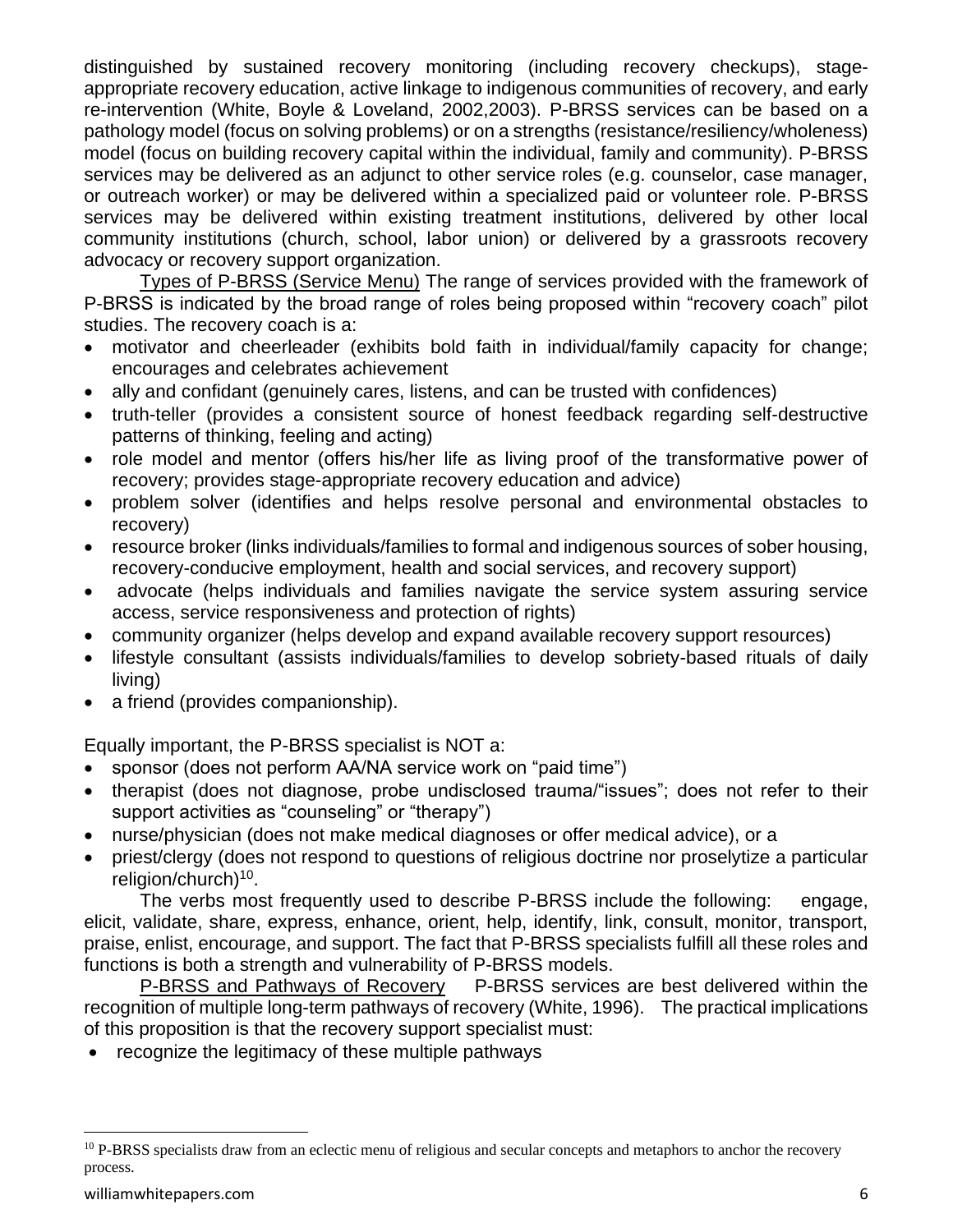- $\bullet$  become conversant with the language, catalytic metaphors<sup>11</sup> and rituals reflected within these pathways
- work to expand the variety of recovery support structures within the communities he or she serves, and
- develop relationships with the myriad groups representing these pathways.

P-BRSS and Style of Recovery P-BRSS are best delivered within the recognition of multiple styles of recovery. Such style variations are reflected in the recovery process (transformative change<sup>12</sup> versus incremental stages of change), identity reconstruction (recovery-positive versus recovery-neutral identity), and post-recovery interpersonal relationships (acultural, bicultural and culturally enmeshed styles of recovery)(White, 1996). The operational motto of the best P-BRSS specialists is "recovery by any means necessary." It matters little to them whether recovery is initiated without professional assistance (solo or natural recovery), with peer-assistance or professional treatment (affiliated or assisted recovery), or is initiated via peer and professional supports but maintained without such assistance (disengaged recovery) (White, 2002a). The focus is on the goal, not the method. Such tolerance and respect requires maturity and wisdom.

P-BRSS and Stages of Recovery P-BRSS services (particularly within recovery management models) are based on the following assumptions:

- There are predictable stages in the long-term process of addiction recovery.
- Service and support services that are crucial in one stage may be unhelpful or even harmful at another stage.
- Service and support needs must be continually reassessed via sustained dialogue with the person in recovery (monitoring, assessment of recovery quality and stability, recovery plan refinement).

P-BRSS and the Existing Continuum of Treatment he current addiction treatment continuum of care that focuses on crisis intervention and recovery initiation needs to be reconfigured with pre-treatment recovery support services, in-treatment recovery support services (to enhance engagement and reduce attrition) and post-treatment monitoring and stage-appropriate support services. The emphasis is on the transfer of institutional learning and anchoring recovery within the natural environment of the client. There is a danger that P-BRSS will evolve as a separate system disconnected from the national network of addiction treatment programs. P-BRSS are coming out of a new generation of grassroots recovery advocacy and support organizations who perceive many treatment programs as more concerned about their own institutional interests than the long term recovery outcomes of those they serve. This undercurrent of disenchantment and hostility and its sources will need to be openly confronted and resolved if the goal of a system of integrated clinical treatment and recovery support services is to be achieved. Lacking such resolution, the proliferation of P-BRSS and their alienation from mainstream treatment could further fragment a system that is already difficult to navigate. The following principles are suggested as a foundation for such collaboration.

- P-BRSS and professionally-directed addiction treatment services are complimentary rather than competitive.
- P-BRSS and TX services must be integrated into a single, seamless continuum of services.
- P-BRSS specialists and treatment specialists must recognize and respect the special contributions each can make to the recovery process.

<sup>&</sup>lt;sup>11</sup> Catalytic metaphors are concepts that spark breakthroughs in perception of self and the world at such a profound level that they incite change in beliefs, behavior, identity and relationships.

 $12$  Transformative change is characterized by its suddenness, vividness, positiveness and permanence (Miller and C'de Baca, 2001).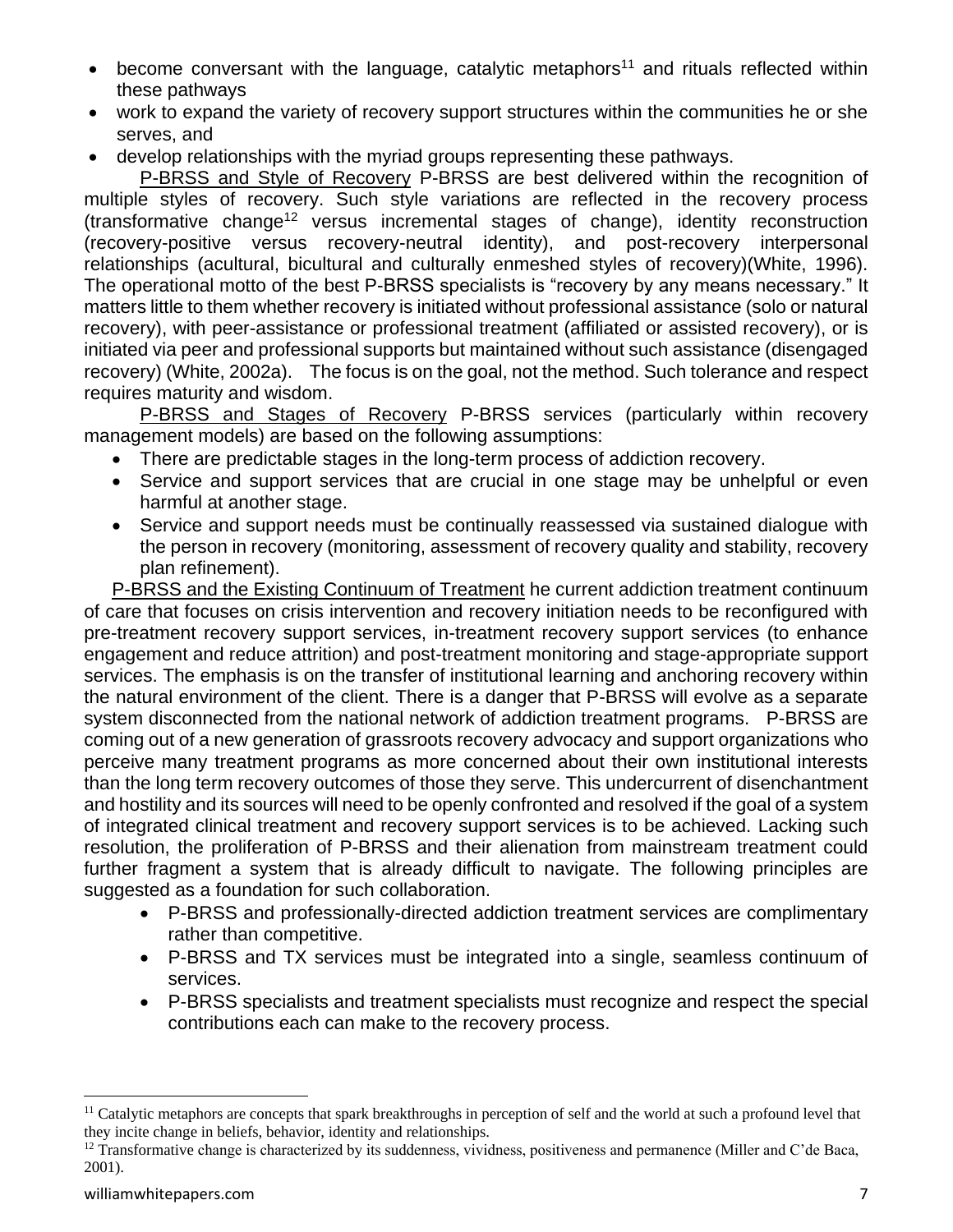- Both P-BRSS specialist and treatment specialists must accurately represent and practice within the boundaries of their education, training and experience.<sup>13</sup>
- The goal is to have all services—professional and peer--become person-oriented, family-oriented and recovery-oriented.

P-BRSS and Existing Sobriety-Based Support Groups The effects of P-BRSS on existing recovery mutual aid societies is unknown. There is reason to believe that such services will increase engagement and reduce attrition within such societies and that organizations providing P-BRSS services will find ways of developing working relationships with such groups, but harm to such groups could flow from P-BRSS (See below discussion).

Strengths and Vulnerabilities of P-BRSS Models P-BRSS services will require extensive evaluation to determine their effects on addiction and recovery careers. There will be particular interest in how P-BRSS can enhance the effectiveness of the existing treatment system. Testing the following hypotheses would be a good starting point for such research. P-BRSS services can:

- increase the number of people entering addiction treatment
- decrease the number of people "lost" from waiting lists to enter addiction treatment
- divert individuals with lower problem severity and higher recovery capital into natural recovery support systems in the community (creating a better stewardship of limited treatment resources)
- enhance treatment retention and completion
- increase post-treatment abstinence outcomes
- delay the time period from discharge to first use following treatment (enhancing development of recovery capital)
- prevent lapses from becoming relapses
- shorten the number, intensity, and duration of relapse episodes following treatment
- decrease treatment readmission rates (slow the revolving door of treatment)
- decrease the time between relapse and re-initiation of treatment and recovery support services (preserving recovery capital and minimizing personal and social injury)
- result in readmission to less intensive, expensive levels of care
- reduce attrition in first year affiliation rates with AA and other sobriety-based support groups
- enhance recovery capital (e.g., employment, school enrollment, stable housing, healthy family and extended family involvement, sobriety-based hobbies, financial resources) and self-defined quality of life.

At a systems level, P-BRSS offer an opportunity to enhance linkages between the existing treatment agencies and local indigenous recovery support systems—linkages that have eroded through the commercialization of addiction treatment. P-BRSS roles may also offer an opportunity to retrieve the best of what was lost on the road to professionalizing the role of addiction counselor, e.g., a service relationship based on moral equality, practical recovery coaching, knowledge of and active linkage to local communities of recovery.

The strengths and vulnerabilities of P-BRSS are integrally connected. The values of accessibility and working within natural environments has a shadow side of over-extension, burn-out and concerns about the physical and psychological safety of P-BRSS specialists. The

<sup>&</sup>lt;sup>13</sup> This must be based on mutual respect and the recognition that some services are best provided by traditionally trained professionals while others are best provided by peer specialists. The expectation of respect for boundaries of competence applies to both roles.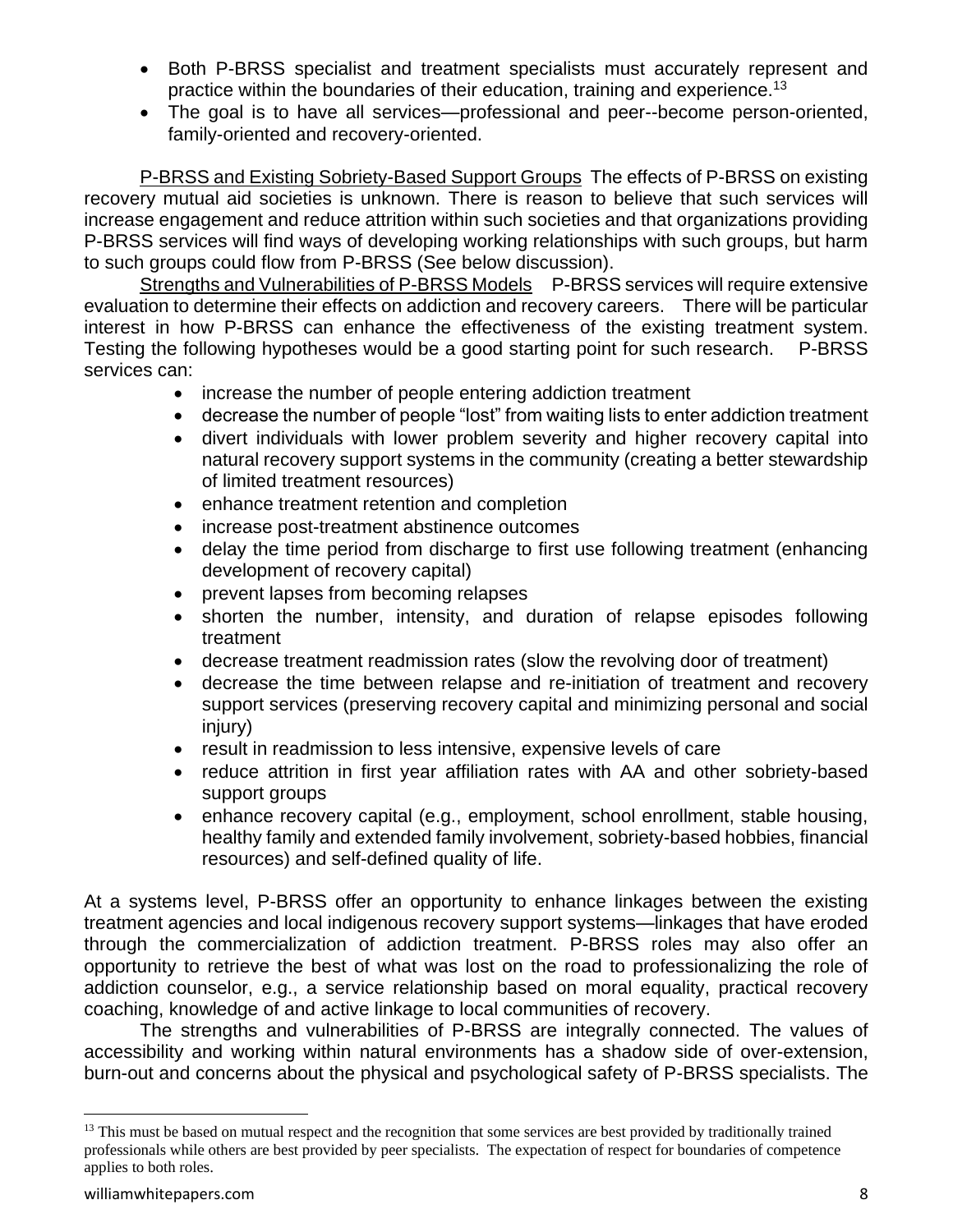reciprocal, non-hierarchical nature of the P-BRSS relationship leaves open the danger of boundary violations and hidden abuses of power. The emphasis on continuity of support over time leaves agencies providing P-BRSS struggling to define their recovery support capacity (How many people can be supported in what manner for how long?) The values of client empowerment and rebellion against the growing coerciveness of addiction treatment run headlong into dilemmas of how to respond when those we serve pose threats to others. The grassroots P-BRSS movement will need to actively manage the inevitable pull towards specialization, professionalization and commercialization. Confronting ineffective practices in the existing treatment system, including those within agencies that are experimenting with P-BRSS, and being viewed as competition for scarce funding resources will also align the P-BRSS movement against powerful institutional and professional interests.

The P-BRSS movement will also need to confront how addiction-related stigma can distort its own operations as an organization or organizational unit, potentially leading to "incestuous closure," the scapegoating of organizational/unit leaders and members, the exploitation of organizational/unit members, and organizational/unit stagnation and implosion (See White, 1997; Janzen, 2001).

Potential Iatrogenic Effects of P-BRSS The history of addiction treatment is filled with iatrogenic insults (treatment-caused harm or injury)<sup>14</sup>, and the potential for such effects with  $P-$ BRSS requires active prevention and management.

*Risk to Service Consumers* Consumers of recovery support services could be injured from incompetent care and through boundary violations (financial, emotional, and sexual exploitation) in their relationships with P-BRSS service specialists. P-BRSS may require a set of protections analogous to those provided upon entry to addiction treatment (e.g., credentialing, codified ethical standards and complaint procedures, informed consent, confidentiality, clinical supervision).

*Risk to P-BRSS Providers* There are several potential risks to the providers of P-BRSS, e.g., vulnerability for exploitation (excessive hours, low pay/benefits/status; abuses of power in the relationships between P-BRSS specialists and professionals), alienation/isolation from recovery community, vulnerability for relapse--particularly in organizations or work environments not conducive to personal recovery. (Such exploitation and vulnerability of recovering people working in service roles is a hidden story in the rise of modern addiction treatment) (White, 1979, 1998).

*Risk to Service Organizations* Service organizations will face liability risks related to improper hiring, supervision and retention of P-BRSS workers who are involved in illegal or unethical conduct. Such liability will need to be actively managed via rigorous screening and hiring procedures, rigorous training and supervision and the development of codes of ethical conduct governing the delivery of P-BRSS.

*Risk to the Community* P-BRSS could also injure the larger recovery community by engendering conflict about such services within mutual aid organizations and by undermining or commercializing the service ethic within such organizations. The goal of P-BRSS services is to exponentially expand natural recovery support services within each community, not replace voluntary support services with paid services. If the result of P-BRSS services is the latter, the harm will be a significant one. If five years following the implementation of P-BRSS a community has more paid peers but fewer sponsors and weaker sponsorship rituals within AA/NA and other mutual aid societies, then the P-BRSS model will have failed horribly.

<sup>&</sup>lt;sup>14</sup> Such iatrogenic insults include mandatory sterilization, indiscriminate application of chemical and electrconvulsive therapy, harmful drug therapies, prolonged sequestration, profane confrontation and humiliation, and financial exploitation, to name a few.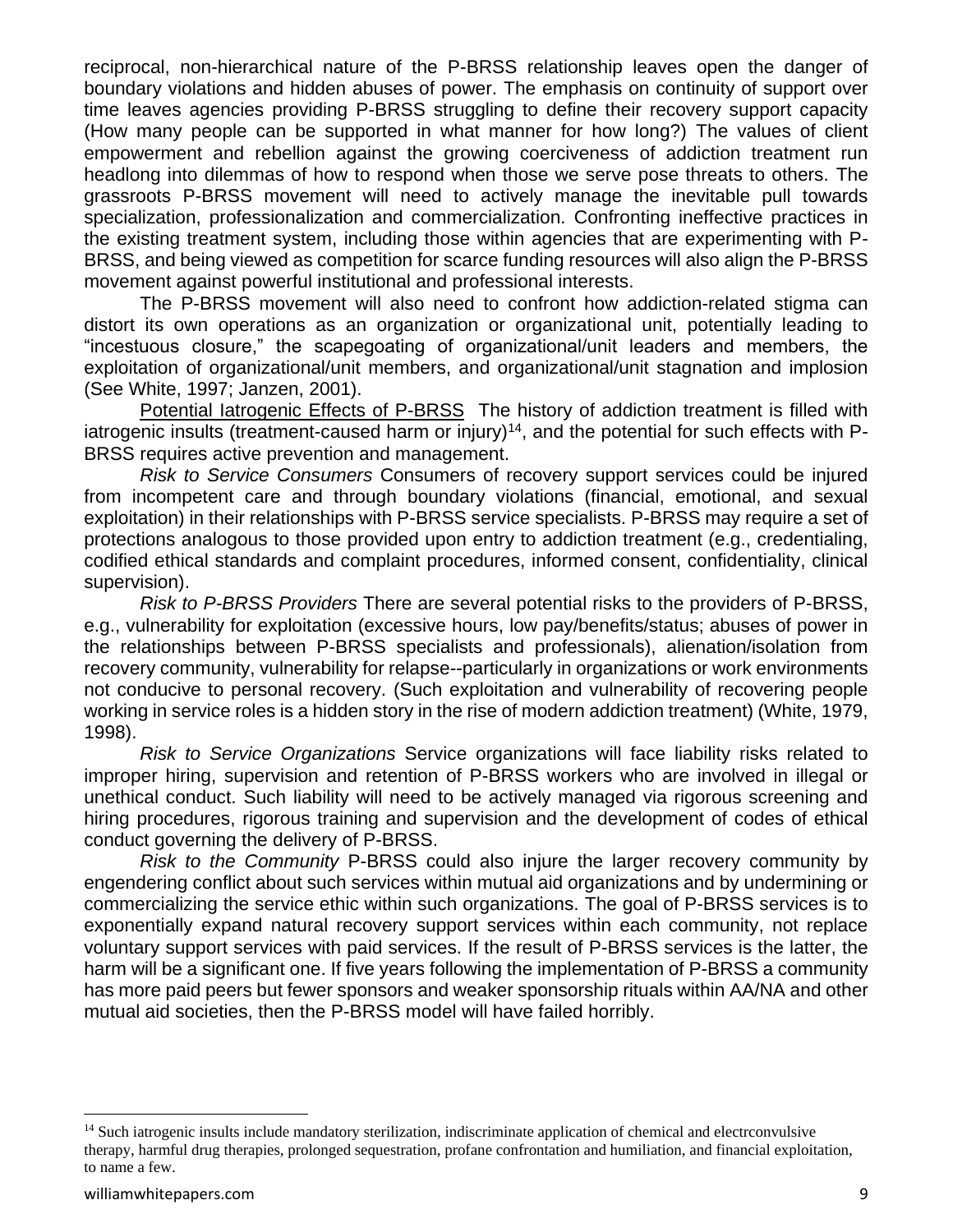Implementation Obstacles The barriers to implementing P-BRSS are substantial and span obstacles that are:

- conceptual (failure to see the need for P-BRSS services; conflicts between the P-BRSS emphasis on the ecology of recovery / recovery community building and traditional biopsychological models of problem intervention)
- emotional (failure of traditionally-trained professionals to accept P-BRSS service specialists as legitimate professional peers)
- technical (lack of empirical models of P-BRSS and P-BRSS implementation protocol)
- administrative (challenges complying with treatment-oriented licensing and reporting procedures), and
- fiscal (lack of financing models for P-BRSS, cuts in treatment-related services due to state fiscal austerity).

Evaluation of Peer-Based Services The evaluation of P-BRSS is part of a larger recovery research agenda within the addictions arena—an arena that has amassed considerable research on the nature of psychoactive drugs and addiction and the effects of treatment, but which knows very little about the prevalence and processes of long-term addiction recovery. The evaluation of P-BRSS services needs to be encompassed in the larger agenda of charting the long-term pathways, styles and stages of recovery and the processes that mediate full and partial recovery. P-BRSS need to be subjected to rigorous scientific evaluation, but their evaluation should also be conducted by recovery community elders addressing the question, "What has our experience taught us about the short- and long-term effects of P-BRSS services on individuals, families, and local communities of recovery?"

## **Action Items and Recommendations**

Recovery Support Infrastructure

- Establish a National Recovery Resource Center to serve as a clearinghouse for recovery research, recovery support models, and P-BRSS-related training and consultation services (The Center's mission should span recovery from over-lapping problems areas- -addictions, mental health, AIDS.)
- Provide opportunities for representatives from local P-BRSS organizations to assemble regionally and nationally and to participate in an internet-based system of information exchange
- Support the development and quality of P-BRSS services via development and dissemination of concept papers, organizational tools (how to create a P-BRSS organization and work with a local P-BRSS board; how to develop P-BRSS within an existing treatment agency), role qualifications and hiring procedures, sample grant proposals, model service protocol, etc.<sup>15</sup>
- Explore development of P-BRSS services as a formally recognized level of care within the American Society of Addiction Medicine's Patient Placement Criteria for the Treatment of Substance-related Disorders
- Develop models for the funding and reimbursement of recovery support services, assessing both the advantages and problems (e.g., over-professionalizing P-BRSS; drowning P-BRSS in paper and procedures) associated with particular models
- Make federal funding of addiction treatment agencies contingent upon inclusion of or linkage to P-BRSS and inclusion of recovered/recovering individuals/family members on their policy-making boards

<sup>&</sup>lt;sup>15</sup> What I am calling for here is the development of resources similar to those to that have been beneficial to the mental health consumer/survivor movement, e.g., Mowbray, C., Moxley, D., Jasper, C. and Howell, L. (1997) *Consumers as Providers in Psychiatric Rehabilitation*. Columbia, MD: International Association of Psychosocial Rehabilitation Services.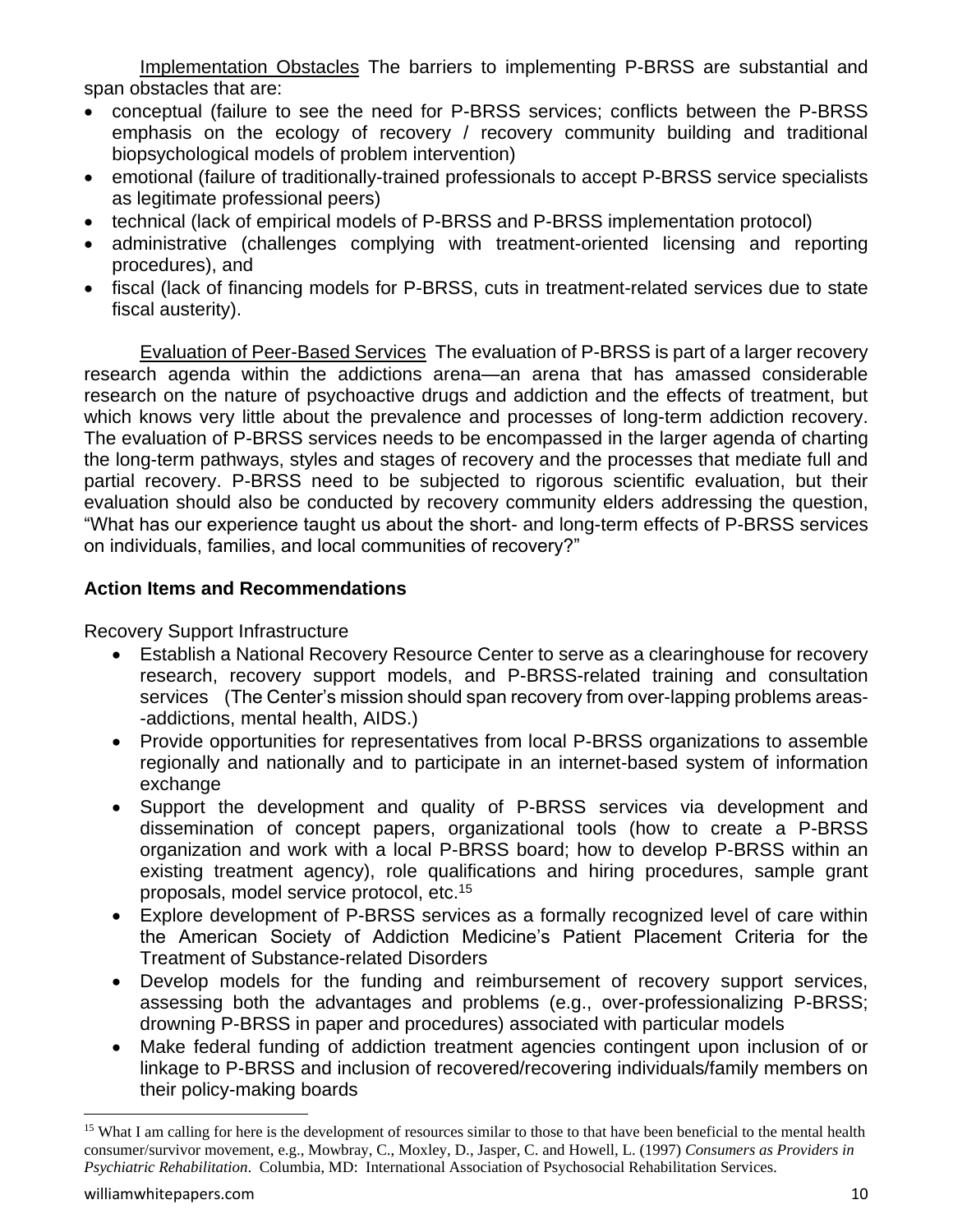• Conduct a special exploration of the potential of P-BRSS for persons involved in methadone maintenance treatment (MMT), including an exploration of how the social and professional stigma associated with MMT (even within the worlds of addiction treatment and recovery) have slowed the development of MMT-related P-BRSS and how such services might be particularized to that setting

Model Definition, Development, and Dissemination

- Create local venues in which "peer" qualifications can be defined and values and standards developed that can guide the delivery of P-BRSS
- Poll P-BRSS organizations to evaluate the pros and cons of credentialing P-BRSS roles and to discuss such issues human resource issues as compensation scales, benefit modifications, career ladders, etc.
- Develop model support procedures for the transition from person in recovery to peer service specialist, e.g., P-BRSS orientation and training curricula
- Develop supervisory protocol for P-BRSS procedures that address such issues as relationship boundary management, safety management, the fragile balance between service responsiveness and self-care, and that address issues raised in supervision from an employee development framework rather than a therapeutic framework
- Develop model policies and protocol for responding to impairment (e.g., lapse/relapse) of peer specialists
- Define processes through which organizations providing P-BRSS can articulate organizational values (equivalent to AA's Twelve Traditions) that can guide programmatic and service decision-making and guide the organization's relationship with local communities of recovery
- Extract (from accumulating experience) different models of linking P-BRSS services to particular levels of care within the existing system of addiction treatment
- Pilot, evaluate and disseminate the findings of open-ended (designed to rapidly evolve in response to changing consumer needs and accumulated experience) P-BRSS initiatives in different cultural and geographical contexts, different institutional settings, and with different demographic and clinical subpopulations

Models of Collaboration

- Develop and disseminate case studies and models of successful collaboration that integrate P-BRSS, support provided by indigenous mutual aid groups, professionally directed addiction treatment services, and other health and human services
- Develop models of collaboration between mutual aid service structures (Central Offices, Intergroups, H & I committees, etc.) and P-BRSS organizations/units

Ethics of P-BRSS

- Convene a national meeting of P-BRSS organizations across problem arenas (addictions, mental health, AIDS) to define a process/model through which local programs can define core values and practice codes to guide the delivery of P-BRSS
- Collect and distribute statements of values and practice standards emerging from local P-BRSS programs
- Develop an ethics casebook that can be used in the training of P-BRSS specialists (For prototype, see White & Popovits, 2002).

Evaluation

• Locate and celebrate exemplary models in which service consumers play a central role in the evaluation of services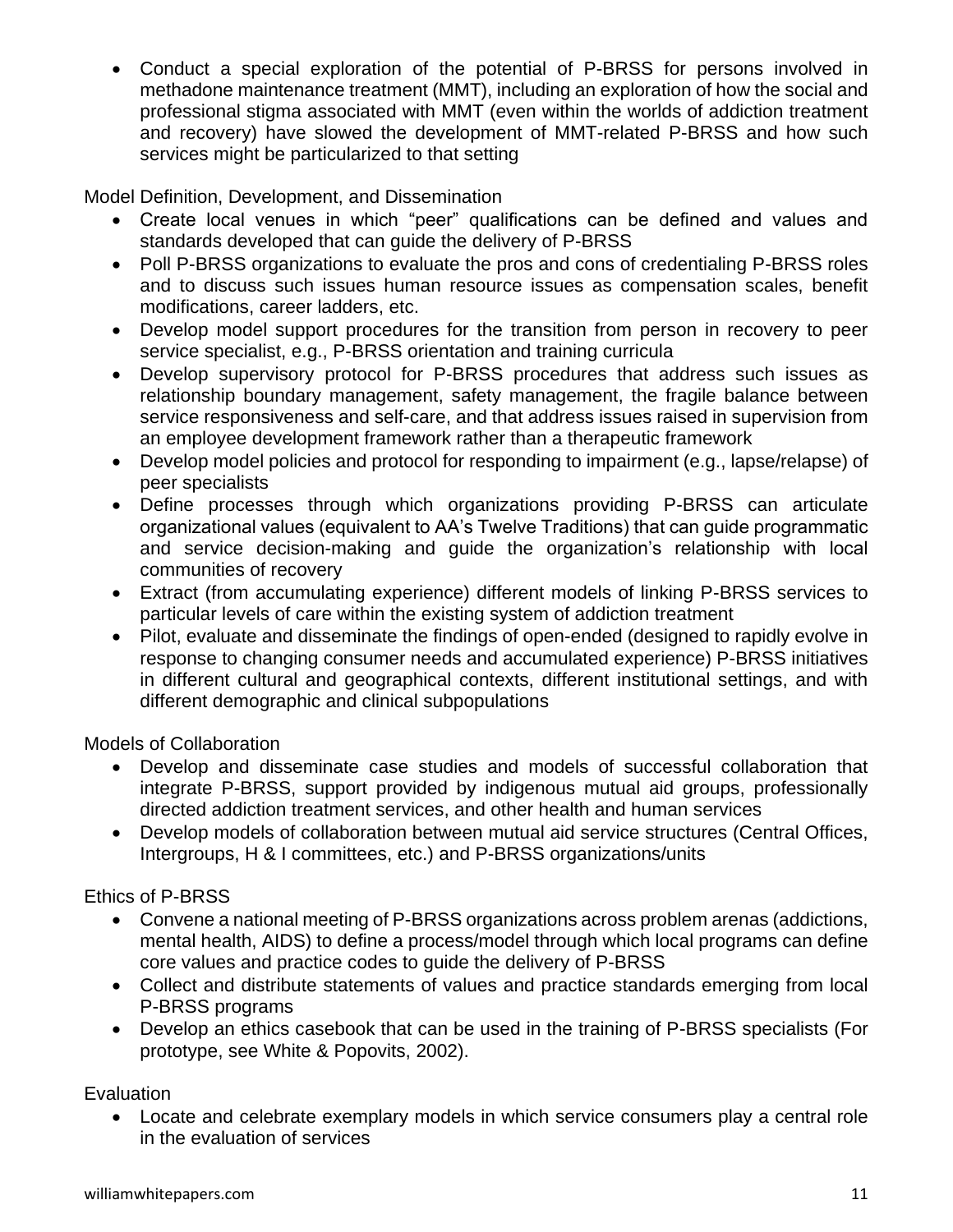- Conduct controlled studies (multi-site randomized clinical trials) that evaluate the longterm effects of P-BRSS on recovery outcomes.
- Conduct cost studies on the ability of P-BRSS to reduce hospitalization and arrest/incarceration rates, reduce the number and duration of addiction treatment episodes and generate measurable recovery capital (e.g., employment).
- Conduct qualitative evaluations of the impact of P-BRSS on indigenous recovery support structures and the larger community.
- Evaluate the impact of organizational setting (peer-founded and controlled organization, peer employees as a component of addiction treatment or other community organization); funding scheme (government funding versus private funding versus voluntary); role construction (recovery support services as specialized role versus a function within existing roles; paid versus volunteer recovery support specialists), and P-BRSS philosophy (medical, social, cultural, religious, liberationist) on the outcomes of peerbased services.

The current system of addiction treatment is in need of redesign and renewal. P-BRSS could become a superficial (token) appendage to this system or it could become an instrument that sparks a wider transformation of that system. P-BRSS could help shift the addiction treatment system from serial episodes of self-encapsulated acute care to a model of sustained recovery management. So typical of the many paradoxes of recovery, addiction treatment as a system of care might well be redeemed by those for whom it was originally designed to serve.

**Acknowledgement**: The views expressed here are my own, conveyed through my roles as a recovery historian and recovery advocate, and should not be interpreted as reflecting the policies or opinions of organizations with whom I have been associated or who have provided financial support for my work.

#### **References and Recommended Reading**

- *A.A. Guidelines for A.A. Members Employed in the Alcoholism Field.* (ND). New York: General Service Office, Alcoholics Anonymous.
- Anderson, D. (1944). The place of the lay therapist in the treatment of alcoholics. *Quarterly Journal of Studies on Alcohol*, September, 257-266.
- Bissell, L. (1982). Recovered alcoholic counselors. In: Pattison, E. and Kaufman, E. Eds., *Encyclopedic Handbook of Alcoholism.* New York: Gardner Press, pp. 810-817.
- Blum, T. and Roman, P. (1985). The social transformation of alcoholism intervention: Comparison of job attitudes and performance of recovered alcoholics and non-alcoholic alcoholism counselors: A survey. *Journal of Health and Social Behavior*, 365-378.
- Blume, S. (1977). Role of the recovered alcoholic in the treatment of alcoholism. In: Kissin, B. and Beglieter, H. Eds. *The Biology of Alcoholism, Vol. 5, Treatment and Rehabilitation of the Chronic Alcoholic.* New York: Plenum Press, pp. 545-565.
- Borkman, T. (1976). Experiential knowledge: A new concept for the analysis of self-help groups. *Social Service Review*, 50, 445-456.
- Borkman, T. (1997) Is recovery planning any different from treatment planning? *Journal of Substance Abuse Treatment,* 15(1):37-42.
- Brown, J.D. (1991) Preprofessional socialization and identity transformation: The case of the professional ex. *Journal of Contemporary Ethnography,* 20(2):157-178.
- Connet, G. (1980). Comparison of progress of patients with professional and paraprofessional counselors in a methadone maintenance program. *The International Journal of the Addictions*, 15:585-589.

Coyhis, D. and White, W. (2003) Alcohol problems in Native America: Changing paradigms and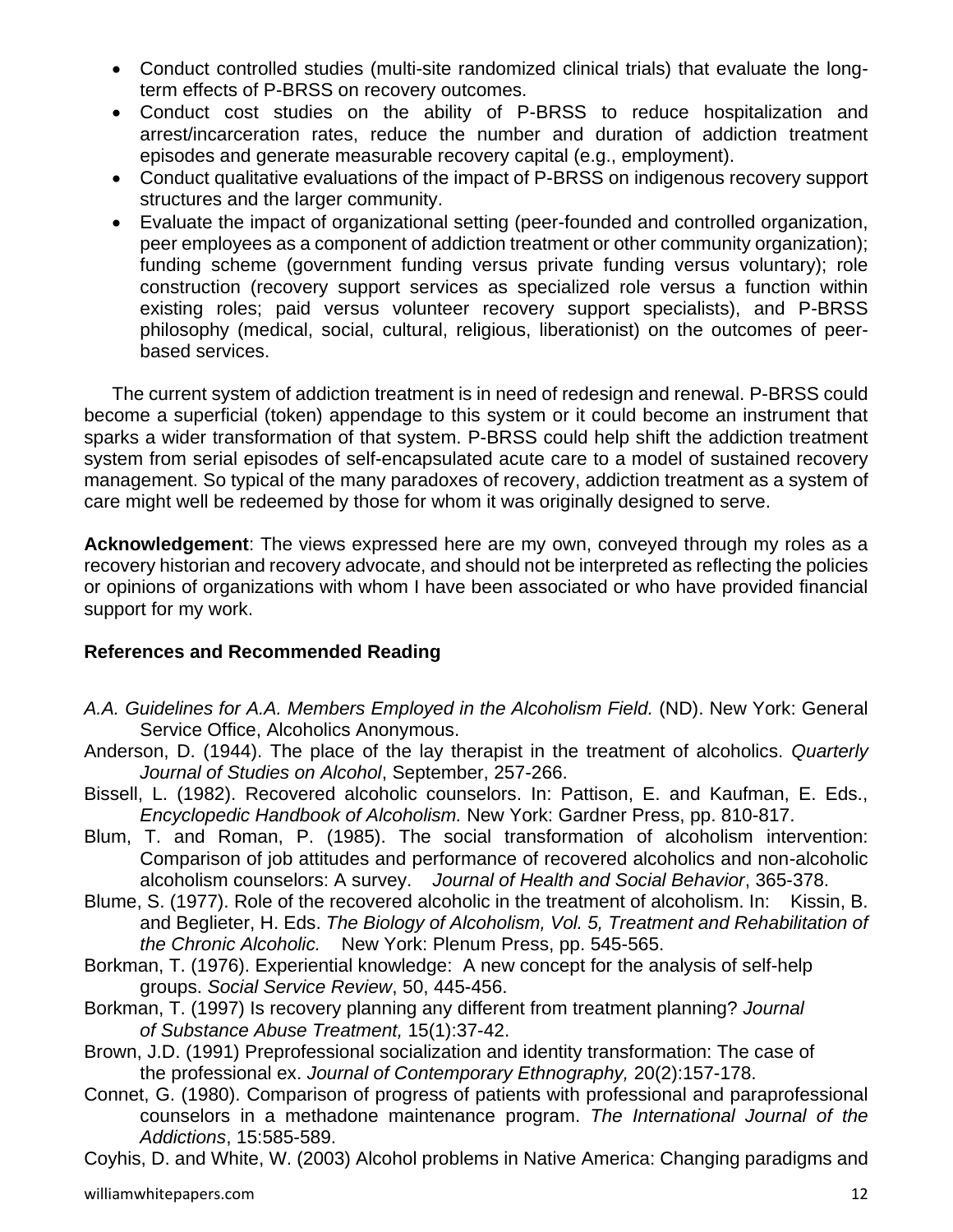clinical practices. *Alcoholism Treatment Quarterly*, 3/4:157-165.

- Dennis, M. L., Scott, C. K., & Funk R. (2003). An experimental evaluation of recovery management checkups (RMC) for people with chronic substance use disorders. *Evaluation and Program Planning,* 26, 339–352.
- Durlak, J. (1979). Comparative effectiveness of professional and paraprofessional helpers. *Psychological Bulletin*, 86:80-92.
- Else, J.D. (1999) Recovering recovery. *Journal of Ministry in Addiction & Recovery*. 6(2):11-23.
- Galanter, M, Castaneda, R., and Salamon, I. (1987). Institutional self-help therapy for alcoholism: Clinical outcome. *Alcoholism: Clinical and Experimental Research*, 11(5):424-429.
- Granfield, R., & Cloud, W. (1999). *Coming Clean: Overcoming Addiction without Treatment.* New York: New York University Press.
- Hattie, J.A., Sharpley, C.F., & Rogers, H.J. (1984). Comparative effectiveness of professional and paraprofessional helpers. *Psychological Bulletin*, 95:534-541.
- Humphreys, K., Moos, R. J., & Cohen, C. (1997). Social and community resources and longterm recovery from treated and untreated alcoholism. *Journal of Studies on Alcohol*, 58, 231-238.
- Humphreys, K. (2004). *Circles of Recovery: Self-Help Organizations for Addictions*. Cambridge: Cambridge University Press.
- Janzen, R. (2001). *The Rise and Fall of Synanon*. Baltimore: Johns Hopkins University Press.
- Jason, L.A. and Kobayashi, R.B. (1993) Community building: Our next frontier. *Journal of Primary Prevention,* 15:195-208.
- Jason, L.A., Davis, M.I., Ferrari, J.R. And Bishop, P. D. (2001) Oxford House: A review of research and implications for substance abuse recovery and community research. *Journal of Drug Education,* 31(1):1-27.
- Kahn, M. and Fua, C. (1992). Counselor training as a treatment for alcoholism: The helper principle in action. *The International Journal of Social Psychiatry*, 38(3), 208-214.
- Kinney, J. (1983). Relapse among alcoholics who are alcoholism counselors. *Journal of Studies on Alcohol,* 44(4): 744-748.
- McInerney, J. (1973). Alcoholics Anonymous members as alcoholism counselors. In: Staub, G. and Kent, L. *The Para-Professional in the Treatment of Alcoholism*. Springfield: IL: Charles C. Thomas Publisher, pp. 91-105.
- McKnight, J. (1995). *The Careless Society: Community and its Counterfeits*. New York: Basic Books.
- McLellan, A.T., Lewis, D.C., O'Brien, C.P, and Kleber, H.D. (2000). Drug dependence, a chronic medical illness: Implications for treatment, insurance, and outcomes evaluation. *Journal of the American Medical Association* 284(13), 1689-1695.
- Miller, W. and Kurtz, E. (1994). Models of alcoholism used in treatment: Contrasting AA and other perspectives with which it is often confused. *Journal of Studies on Alcohol*, March, 159-166.

Miller, W. R., & C'de Baca, J. (2001). *Quantum Change*. New York: Guilford.

- Nealon-Woods, M, Ferrari, J., and Jason, L. (1995). Twelve-Step program use among Oxford House residents: Spirituality or social support for sobriety? *Journal of Substance Abuse,* 7:311-318.
- Office of Applied Studies (2001). *Treatment Episode Data Set (TEDS) 1994-1999: National Admissions to Substance Abuse Treatment Services*. DASIS Series S14, DHHS Publication No. (SMA)01-3550. Rockville, Maryland.
- Ottenberg, D. (1977) Traditional and nontraditional credentials in addictive problems: A dispatch from the battlefield. *The Addiction Therapist,* 2(1):56-63.

Riessman, F. (1965). The "helper-therapy" principle. *Social Work,* 10, 24-32.

Riessman, F. (1990). Restructuring help: A human services paradigm for the 1990s. *American Journal of Community Psychology,* 18, 221-230.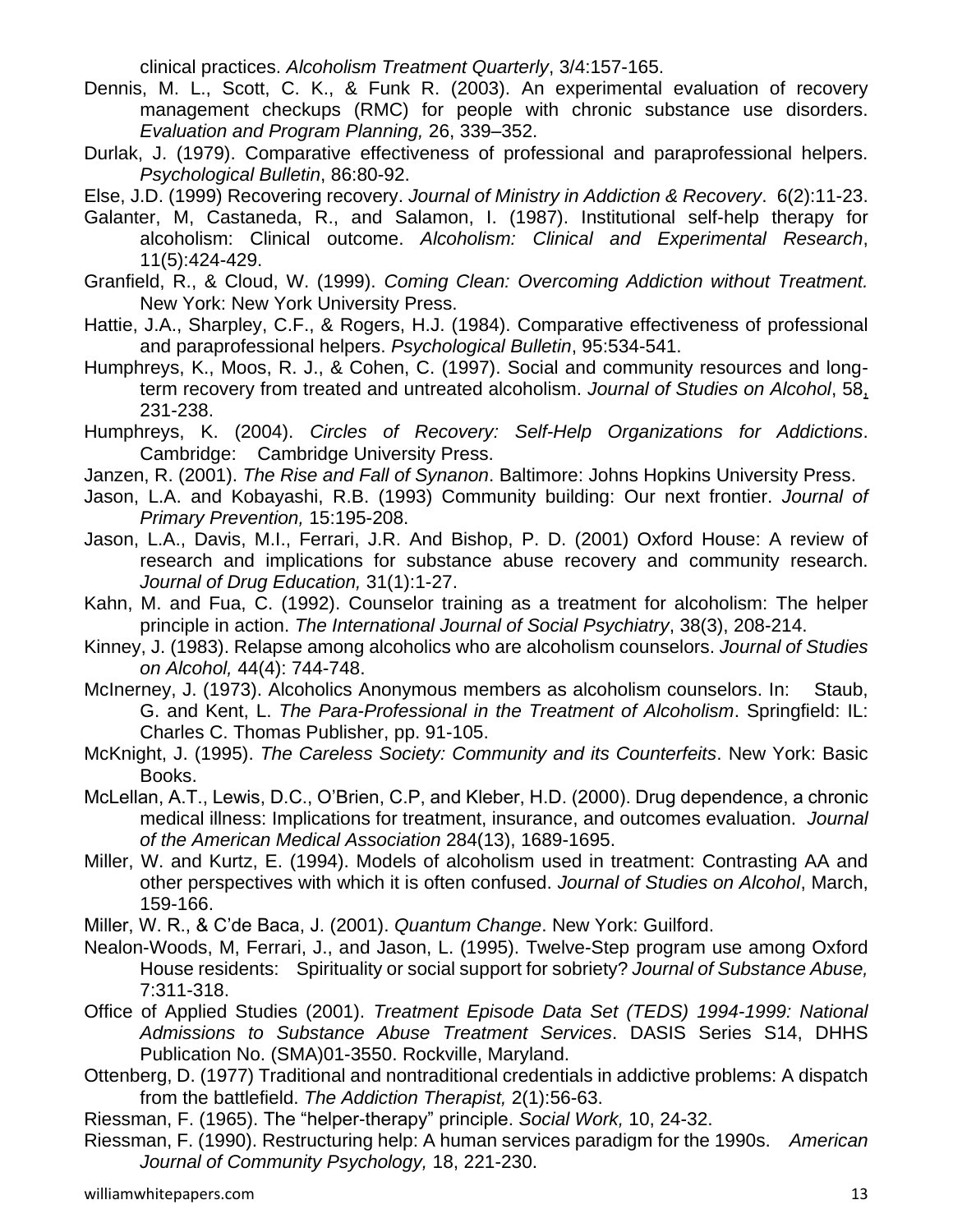- Rosenberg, C. (1982). The para-professional in alcoholism treatment. In: Pattison, E. and Kaufman, E. Eds., *Encyclopedic Handbook of Alcoholism*. New York: Gardner Press, pp. 802-809.
- Sanders, M. (2002). The response of African American communities to addiction: An opportunity for treatment providers. *Alcoholism Treatment Quarterly,* 20(3/4), 167-174.
- White, W. (1979). *Relapse as a Phenomenon of Staff Burnout in Recovering Substance Abusers Working as Counselors*. Rockville, MD: HCS, Inc.
- White, W. (1996). *Pathways from the Culture of Addiction to the Culture of Recovery*. Center City, MN: Hazelden.
- White, W. (1997). *The Incestuous Workplace*. Center City, MN: Hazelden.
- White, W. (1998) *Slaying the Dragon: The History of Addiction Treatment and Recovery in America*. Bloomington, IL: Chestnut Health Systems.
- White, W. (2000a) The history of recovered people as wounded healers: I. From Native America to the rise of the modern alcoholism movement. *Alcoholism Treatment Quarterly,* 18(1), 1-23.
- White, W. (2000b). The history of recovered people as wounded healers: II. The era of professionalization and specialization. *Alcoholism Treatment Quarterly,* 18(2), 1-25.
- White, W. (2000c). The role of recovering physicians in  $19<sup>th</sup>$  century addiction medicine: An organizational case study. *Journal of Addictive Diseases, 19*(2), 1-10.
- White, W. (2000d). *Toward a new recovery movement: Historical reflections on recovery, treatment and advocacy.* Presented at CSAT Recovery Community Support Program (RCSP) Conference, Washington, D.C. Posted at [www.bhrm.org](http://www.bhrm.org/)
- White, W. (2001a). Pre-AA alcoholic mutual aid societies. *Alcoholism Treatment Quarterly,* 19(1), 1-22.
- White, W. (2001b). A lost vision: Addiction counseling as community organization. *Alcoholism Treatment Quarterly,* 19(4), 1-32.
- White, W. (2001c). Recovery university: The campus as a recovering community. *Student Assistance Journal, 13*(2), 24-26.
- White, W. (2002a) An Addiction Recovery Glossary: The Languages of American Communities of Recovery. [www.bhrm.org](http://www.bhrm.org/) and [www.efavor.org.](http://www.efavor.org/)
- White, W. (2002b) *Toward a vision of peer-driven and peer-led recovery support services*. Presented at Recovery Community Support Program Conference, July 23, 2002, Washington D.C..
- White, W. (2003a). The road not taken: The lost roots of addiction counseling. *Counselor, 4*(2), 22-23.
- White, W. (2003b). A history of contempt: Countertransference and the dangers of service integration. *Counselor,* 4(6):20-23.
- White, W. (in press). Addiction recovery mutual aid societies: An enduring international phenomenon. *Addiction*.
- White, W., Boyle, M., & Loveland, D. (2002). Alcoholism/addiction as a chronic disease: From rhetoric to clinical reality. *Alcoholism Treatment Quarterly,* 20(3/4):107-130.
- White, W., Boyle, M. and Loveland, D. (2003) Recovery Management: Transcending the Limitations of Addiction Treatment. *Behavioral Health Management* 23(3):38-44. [\(http://www.behavioral.net/2003\\_05-06/featurearticle.ht\)](http://www.behavioral.net/2003_05-06/featurearticle.ht).
- White, W., Boyle, M., & Loveland, D. (in press). Recovery from addiction and recovery from mental illness: Shared and contrasting lessons. In R. Ralph & P. Corrigan (Eds.), *Recovery and mental illness: Consumer visions and research paradigms*. Washington DC: American Psychological Association.
- White, W. L. & Godley, M. D. (2003). The history and future of "aftercare". *Counselor Magazine, 4(1)*, 19-21.
- White, W. and Popovits, R. (2002). *Critical Incidents: Ethical Issues in the Prevention and Treatment of Addiction*. Bloomington, IL: Chestnut Health Systems.